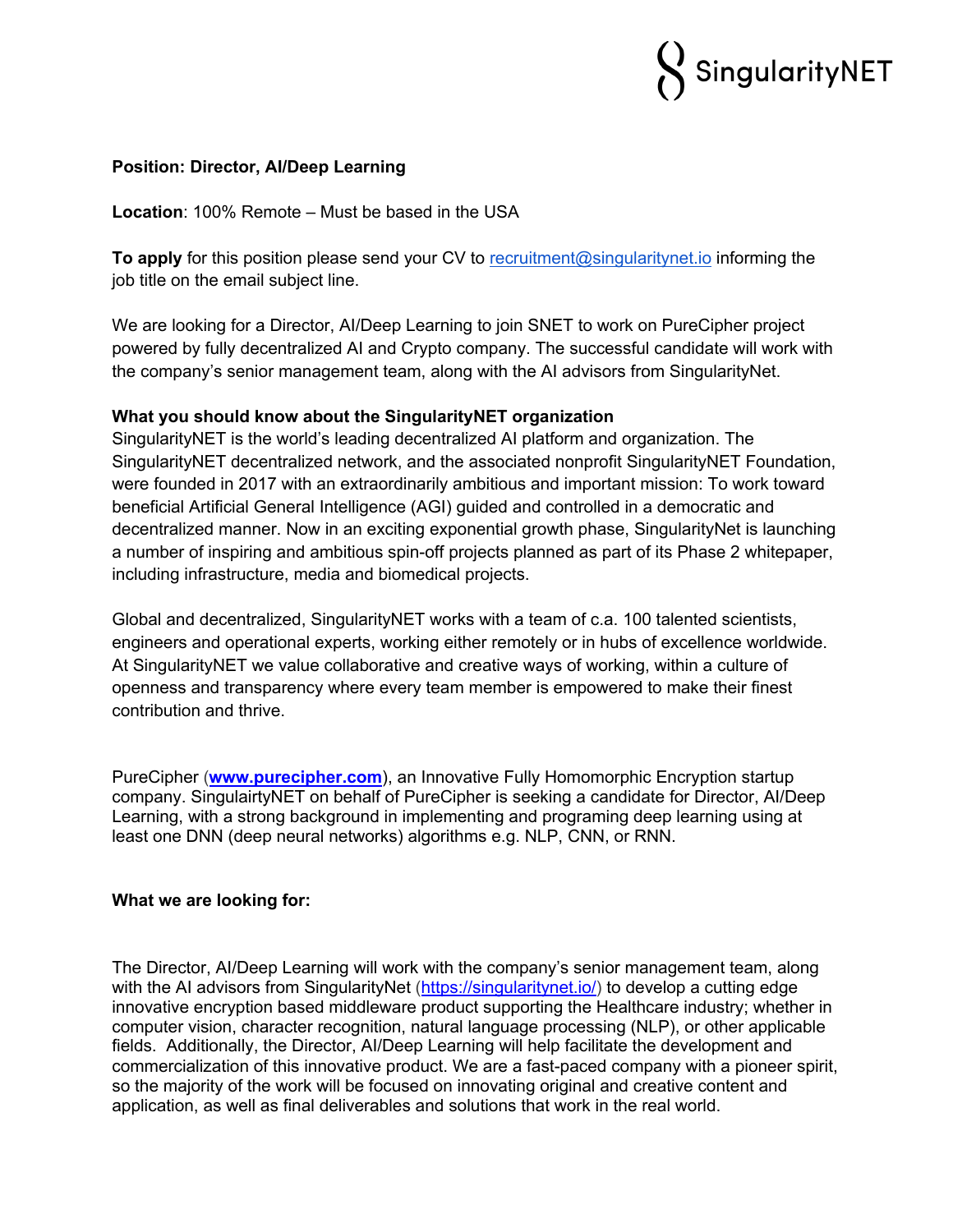

## **Your responsibilities will include:**

- 1. Create requirements for the implementation of the DNN, including overall objective, design and architecture of the neural network.
- 2. Implement, program, and de-compose the outer and inner layers of the neural network into low level plain text computation functions.
- 3. Work with and manage large data sets (terabytes and above).
- 4. Assist encryption team members to create overall requirements for encryption to integrate this middleware within the DNN; and which can subsequently be modified to service additional industries.
- 5. Work with encryption team members to drive design and development of the DNN network, as per the requirements above. Note that a good amount of programming in C#, C++, Python, JavaScript, or other key languages will be required.
- 6. Research and assist on product implementation options—such as use of a proxy; endpoint agent vs. virtual appliance form factors; developing software using reusable components; scalable integration patterns with current popular IT platforms (via APIs, SDKs); and security ramifications of different architecture choices.

The overall product domain involves security, analytics, and applications (cloud, desktop, and mobile). The firm's internal pace moves aggressively.

Note, this is a hands-on role: the candidate must be able to perform software programing in key languages, have practical experience with deep NNs or RNNs, understand the internal algorithms within at least one class of DNNs, have some basic familiarity with cryptography, and have at least 3 years of work experience.

# **Requirements**

To be successful in this role you will need:

- 5+ years' experience as a high-level management for AI, ML or equivalent teams.
- Degree in Computer Science or equivalent
- Must be proficient and highly skilled in C#, C++, Python, JavaScript
- Ability to perform in a fast-paced environment working with multicultural teams based in different time zones.
- Time zone flexibility
- Problem solving skills
- Research and teamwork spirit
- Ability to take complex concepts and simplify them for the customer in the form or elegant experiences.
- Proficient English written and verbal communication skills.
- Strong ability to communicate AI sketches, prototypes, and wireframes. Experienced and comfortable with presenting work to executives and large groups. Strong ability